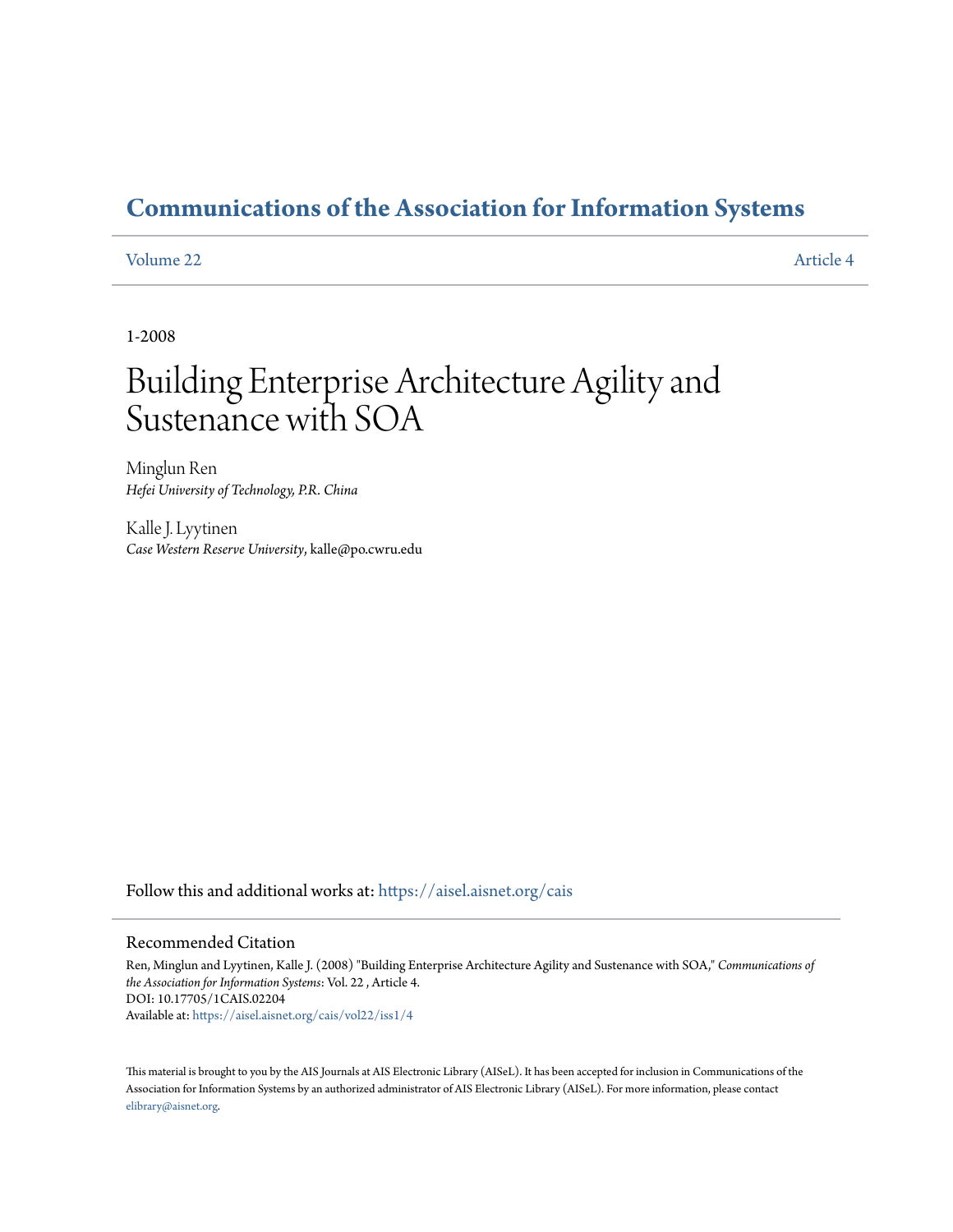# Communications of the Association<br>for Information Systems

#### **Building Enterprise Architecture Agility and Sustenance with SOA**

#### Minglun Ren

*School of Management, Hefei University of Technology Hefei 230009,P.R.China renml@mail.hf.ah.cn* 

Kalle Lyytinen

*Department of Information Systems Weatherhead School of Management Case Western Reserve University, Cleveland, OH 44106, USA.* 

#### Abstract:

Service-Oriented Architecture(SOA) is primarily regarded as a technical architecture consisting of tools and service specification to build loosely coupled applications. At another level it is also a means to leverage flexibility and agility to system services as it offers a hierarchical framework to coordinate simultaneous business process design and implementations using loosely coupled service infrastructures. SOA has been debated both in the academy and industry and misinterpretations of its nature impede its adoption. We summarize its historical origins and current evolutions. We review technologies that underlie SOA. In particular, we address how to integrate SOA initiatives with current technology platforms, and how to enforce reuse during the design of loosely coupled systems. We also analyze SOA design methodologies and platforms, and what are their roles in the application integration. Finally we outline challenges and future research directions for SOA.

**Key words**: SOA, Service-Oriented Architecture, loosely coupled system, reuse, business agility

Volume 22 **Article 4** Article 4

Volume 22, Article 4, pp.75-86, January 2008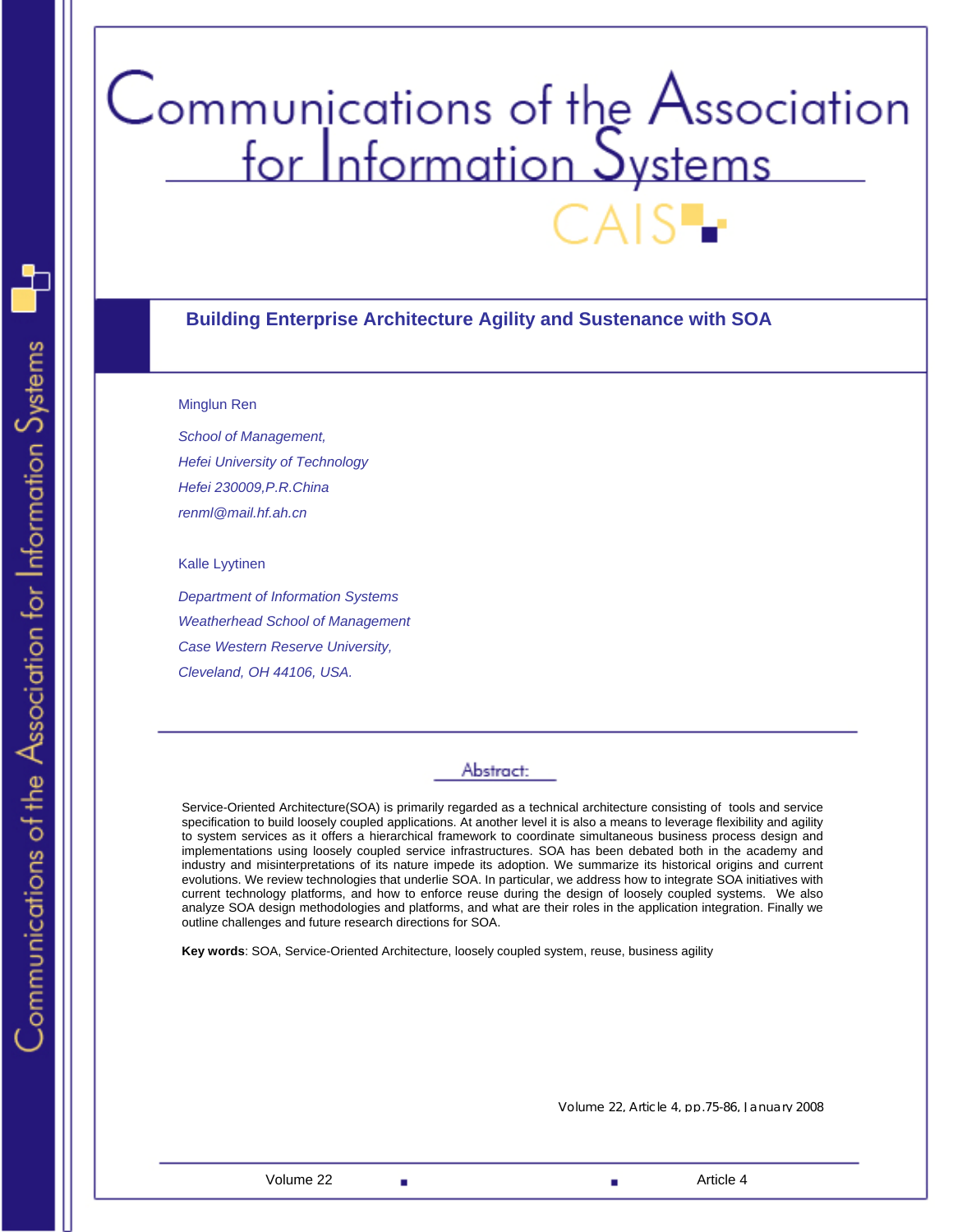#### **I. INTRODUCTION**

Information system architectures have steadily evolved to be more adaptable to changing business environments. Scalability, agility and reusability have formed the mainstream of information system development improvements for last two decades. At the same time Information Technology (IT) has become strongly intertwined with business and it forms a critical part of business architectures that need to comply with the enterprise strategy. Currently, SOA (Service-Oriented Architecture) is deemed to offer a better way of specifying distributed computing services, identifying them and organizing them into loosely coupled applications. It is also expected to provide an effective means to address business agility, and it is being widely promoted for this reason. Yet, a majority of enterprises still consider that the adoption of SOA is difficult. There prevail also significant differences in understanding what SOA is and what can be done with it. Researchers, standardization organizations such as OpenGroup, or OASIS, and leading vendors like IBM all have come up diverse definitions of what SOA means to add to the confusion. Examples of definitions that abound are:

- 1. *A service-oriented architecture is essentially a collection of computational services*. These services communicate with each other and involve either simple data passing or two or more services coordinating some activity. Therefore generic means of connecting services are needed (see www.servicearchitecture.com).
- 2. *SOA is a style of IT architecture that delivers enterprise agility and boundaryless information flow.*(see www.opengroup.org/projects/soa/ ).
- 3. *Service-Oriented Architecture is a business-centric IT architectural approach that supports integrating business as a linked, repeatable business task, or service [IBM ,2003]*.
- 4. *Service-Oriented Architecture is a system for linking resources on demand*. In an SOA, resources are made available to other participants in the network as independent services that are accessed in a standardized way. This allows for flexible loose coupling of resources than is possible in traditional architectures (see www.looselycoupled.com).
- 5. *SOA is a paradigm for organizing and utilizing distributed capabilities that may be under the control of different ownership domains*. It provides a uniform means to offer, discover, interact with and use computing capabilities to produce desired effects consistent with measurable preconditions and expectations [OASIS 2005].

While comparing these definitions, we can observe that definitions 1 and 2 treat SOA only at the technical level, while definitions 3 and 4 define SOA from a managerial perspective. Definition 1 emphasizes SOA services as a process of computational events, while definition 2 address SOA as an explicit and separately defined IT architecture. Definitions 3 and 4 view SOA in business-oriented and resource-based terms, respectively. Definition 5 —by OASIS—focuses on the concept of "needs and capabilities," where SOA is seen to provide a mechanism that matches needs of users with the capabilities provided by service providers.

It is not unusual that there are many interpretations of any new computing "fad." Different interpretations demonstrate that there are multiple aspects to consider when one seeks to make sense of an emerging complex technological innovation like SOA. At the same time, if we explore SOA more deeply and trace the idea back to its origins, differences between the definitions become justified. In short, SOA can be seen as a successor of multiple innovative ideas in computing, which it tries to integrate. Yet, to make SOA a sound basis for enterprise-wide IT strategy, a thorough assessment of its related concepts, technical basis, application methods, as well as its business potential is needed.

This paper seeks to address this need. We will review the evolution of the SOA concept and standards, and discuss its essential features. We also discuss how it can be applied and what are its future business and technological challenges. Accordingly, the remainder is organized as follows: Section II discusses the origins of SOA from both technical and managerial perspective. Section III reviews the state of the art in SOA designing and using, and addresses two key principles in SOA—reuse and loose coupling, respectively. Section IV summarizes principles of "service," which is the most essential notion in SOA, and describes methodologies for SOA design and implementation. Section V analyzes platforms that support SOA delivery; while Section VI lays down challenges in SOA applications, and presents some suggestions for future research. Section VII offers conclusion remarks.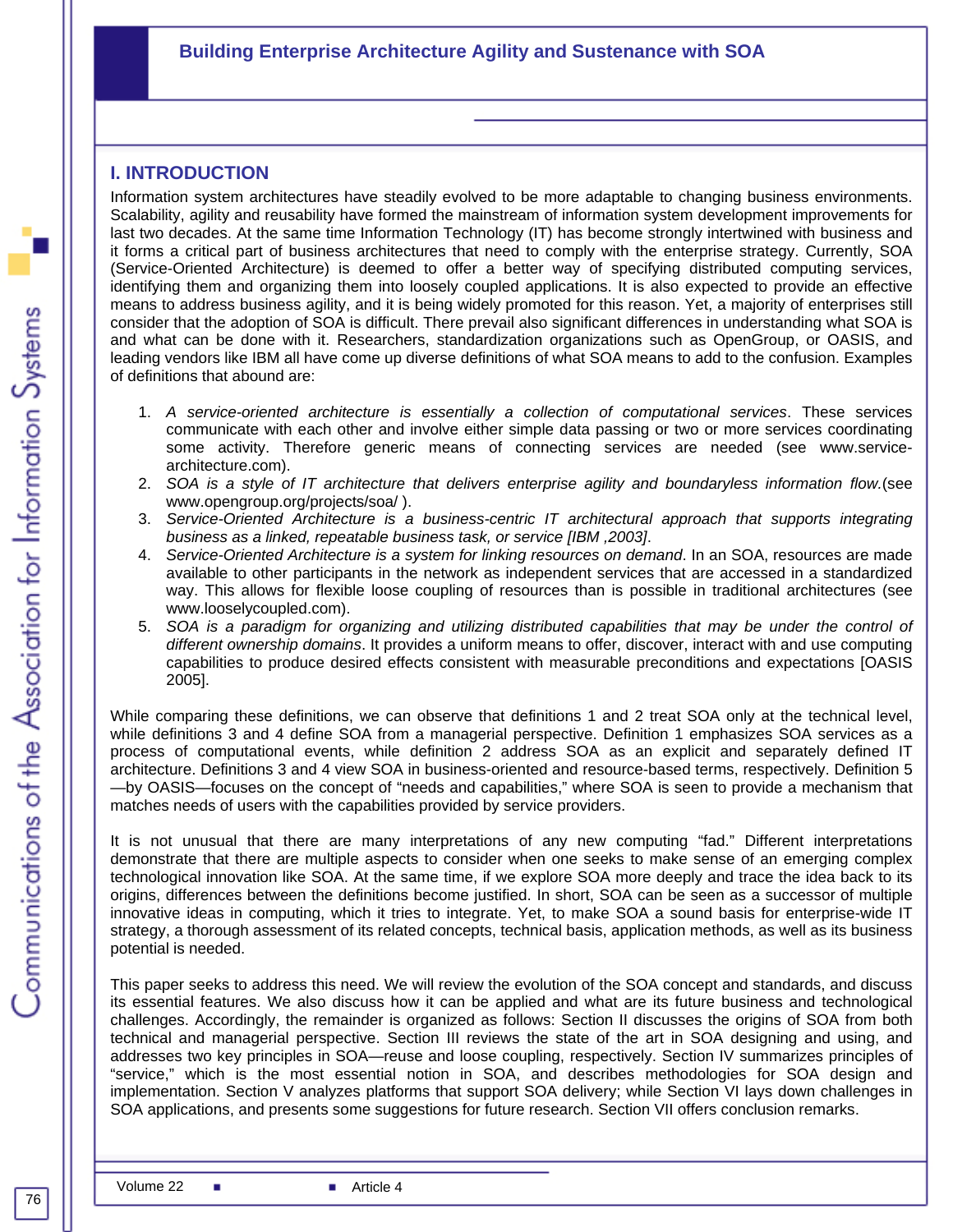#### **II. SERVICE ORIENTED ARCHITECTURES: ORIGIN AND EVOLUTION**

SOA has been discussed in recent years in terms of technical baseline, enterprise architecture, implementation methods, and governance. These studies cover diverse areas such as SOA-based solutions for enterprise computing [Keen 2004; Mattern and Wood 2006], technical integration protocols for diverse applications [Erl 2004], services coordination [Leymann et al. 2002], as well as the need for new software infrastructures that integrate distributed systems [Krafzig et al. 2004]. Inroads have also been made in SOA's capabilities, its computational mechanisms and implementation strategies [Barry 2003]. Most of these researches view SOA within the boundaries of a single corporation. In addition, SOA analyses have not been extended to address enterprise heterogeneous interfirm platform integration and agile interbusiness reorganization. This primarily technical focus method makes SOA as currently conceived as a "flat" platform: It consists of application layer protocols and tools that will operate within a single organization for application integration. We will next review SOA from this narrower technical perspective.

#### **Technical Perspective**

SOA's core principles: scalability, agility, and reusability, have been the focus of IT development for some time. Several software architectures before SOA share similar principles including the client/server architecture, objectoriented development, multi-agent systems, and CORBA or DCOM component architectures. Table 1 illustrates main features of these technologies that preceded and shaped SOA. The impact of multiple software architectures partly explains also why there are so many interpretations of SOA. SOA forms a logical continuation in the evolution of architectural practices for application development to the extent that some have suggested that SOA is just a revival of ideas inherent in modular programming, event-oriented, and component-based design. Each of these technologies has contributed to dealing with software complexity at the level of strategic [Vitharana et al. 2004], architecture [Jain and Reddy 2004; Jain et al. 2001], and components design [Jain et al. 2006; Zdun et al. 2007], and made system architectures more agile and sustainable.

| Table 1. Features Emphasized in Different System Architectures |             |         |             |
|----------------------------------------------------------------|-------------|---------|-------------|
| Architecture                                                   | Reusability | Agility | Scalability |
| Object-oriented method                                         | ×           |         |             |
| Client/Server architecture                                     |             | ×       | ×           |
| Multi-agent System                                             | ×           | ×       |             |
| DCOM/CORBA                                                     | ×           |         | ×           |

Yet, we believe that a significant qualitative change took place when Web services and grid computing emerged and made computing services ubiquitous within a global and universal platform. Web service enabled SOA has solicited endeavors from various academic area such as computer science, information systems, and application domains. In the global Internet-based platforms, SOA has been the main driver in achieving system level application interoperability and cross-platform integrity. SOA helps thus build systems that are platform independent but can use services running on different platforms located anywhere. It thus can more effectively protect past investments in different system platforms. In line with this significant progress has been made on the selection and management of services [Jain et al. 2004 : Yu et al. 2007], services orchestration [Peltz 2003], modeling and designing methodologies of web services-oriented architecture [Ferguson and Stockton 2005], which all have advanced technical capabilities of SOA.

#### **Business Oriented Evolution**

Architectures have also evolved from a business perspective. Long before SOA was proposed, business-oriented methods and architectures have already been applied. Among them event-driven architecture is still pursued by Oracle [Tsui et al. 2005] and Amazon [DeCandia et al. 2007]. Amazon has also integrated some SOA implementations to its business architecture.

The efforts to build a system that align with business needs can be traced back to early '70s. Already, Couger and Knapp addressed challenges of requirements modeling and tried to align systems requirements along with the business goals [Couger and Knapp 1972]. Designers have also tried to develop tools and methods to support business processes. In 1980s, these efforts became a trend to build application generators, which related to specific business processes or functions [Xiao et al. 1993]. Unfortunately, these efforts did not meet all design goals because chosen system platforms were closed and too rigid. Though common data management platforms, especially relational databases enabled data integration, mapping business processes into agile software functions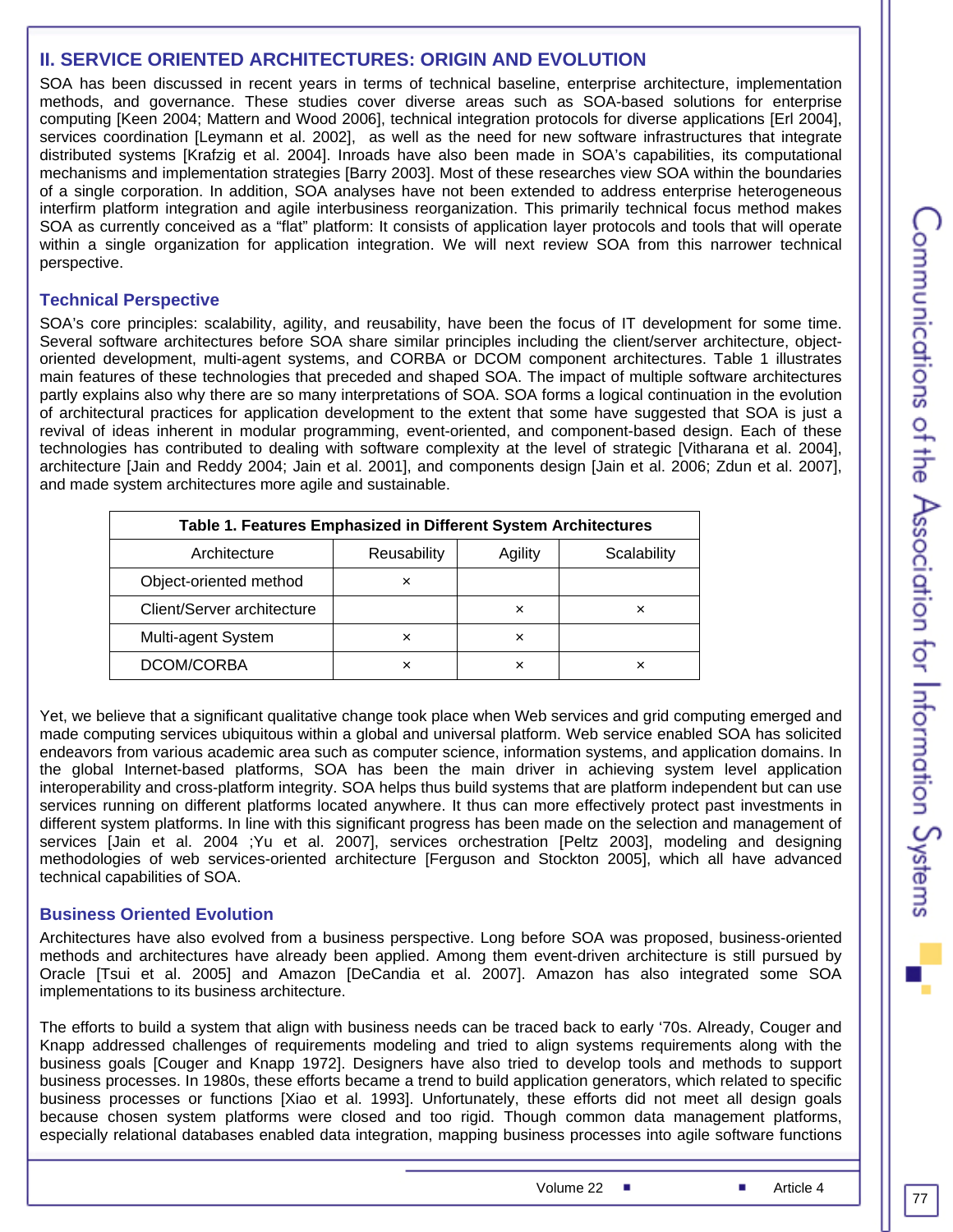which would be decomposable and configurable remained a challenge. In the 1990s, efforts have been made to automate business process by generic workflow models [Edward and Zhao 2001].

However, workflow systems have often been too rigid and thus failed to address needs of organic and volatile processes common in many businesses [Abbott and Sarin 1994]. The ERP solutions offered one way to integrate organization-wide business processes based on a singular process framework offered by a singular ERP vendor. This increased scale and flexibility but did not offer ways to configure heterogeneous computing resources in an agile way. Business processes have also been researched using an activity-based approach which enhances some IT tools like e-mail with business semantics. These facilitate access to people, data and other resources, so as to support collaborative work [Moody et al. 2006]. The recent wave of web services and agent-based systems have offered a new way to address business change using flexible technical platforms.

Web services defined on a technical level can more easily fulfill varying process demands. Michael P. Papazoglou has therefore proposed an extended SOA architecture to leverage organizational agility [Papazoglou 2005]. IBM Research has likewise developed a model-driven architectural framework for transforming business processes to be service-oriented [Kumaran and Bhaskaran 2005]. So far, business semantics have been added afterward on top of the existing platforms to simplify modeling and to avoid hiding business semantics behind too many technology details. Accordingly, the idea of building business-layer modules that can be configured flexibly has become more desirable and has been promoted in new architectural approaches. Overall, the evolution of architectures has resulted in cross platform standards, flexible application communication protocols, and integrated suites of business analysis tools to support business change.

As a whole, SOA makes it possible to combine technical and business aspects while planning an application architecture using user defined services. These services are expressed in business related terms. By providing a business-oriented view SOA helps users interact with business level services and analysis. By mapping these business services to software services makes software development to become similar to modular process assembly. Users can deploy services from multiple providers when these services fit with their needs and existing platform standards.

#### **III. STATE OF THE ART IN DESIGNING AND USING SOA**

SOA's main principles were presented in SOAD (Service-Oriented Analysis and Design) guidelines [IBM 2006]. In this report, SOMA (Service-Oriented Modeling and Architecture) is outlined as way to analyze SOA services. Since then, commercial vendors have provided additional principles in building such architectures. For example, in August 2006, OASIS suggested a reference model of SOA (SOA-RM), which formally presents principles of service composition, description, contracts and execution, as well as run-time dynamics of services such as visibility and interconnection (see www.oasis-open.org). SOA-RM can be viewed currently as the summary of best practices in the service design area. It does not specify the exact implementation platform or detailed standards for service announcements, contracts and invocation, but defines a generic SOA framework to integrate applications. Because single uniform technical platforms are not the aim of SOA, it can be applied in the context of earlier architectures that have preceded available implementations of SOA. Ideas of services were already present in CORBA and DCOM as both of them use notions of services, contracts, and Remote Procedure Calls (RPC). These architectures were not, however, described from nor aligned with a business perspective.

Web services standards formulated by W3C have recently provided a complete set of communication standards for generic SOA implementations including XML (for data structuring), SOAP (for service calls), REST (for service calls), UDDI (for service registration), and WSDL (for service description). These standards will "drive SOA to the mainstream" [Gartner 2003] as the mechanisms they promote are suitable across the Internet. The recent ratification of WS-BPEL (Web Services Business Process Execution Language) by OASIS enables users to describe business process activities as Web services and specify how they can be connected to accomplish specific tasks (see www.oasis-open.org). This provides an additional catalyst for Web services design which is aligned with business processes and leads to a common way for practitioners and academic researchers to approach process design and as service design [Vitharana et al. 2007]. With more services being built at different pockets of the community, and as the service performance improves, the enterprise computing will move gradually to service-level orchestration and outsourcing. Web 2.0 movement has advanced some additional principles for Web services like integrating rich services and data from multiple sources and making them available to users and other applications [O'Reilly 2005]. Web 2.0 applications are regarded by many as the first wave of mature SOA solutions, though there are still questions to what extent these applications will comply with enterprises architecture.

Due to the proliferation of SOA platforms the Web service applications have become more common across many industries. Many of them use now Web services and peer-to-peer integration. This demonstrates that SOA can be used as a way to integrate heterogeneous computational processes across enterprise borders. Though these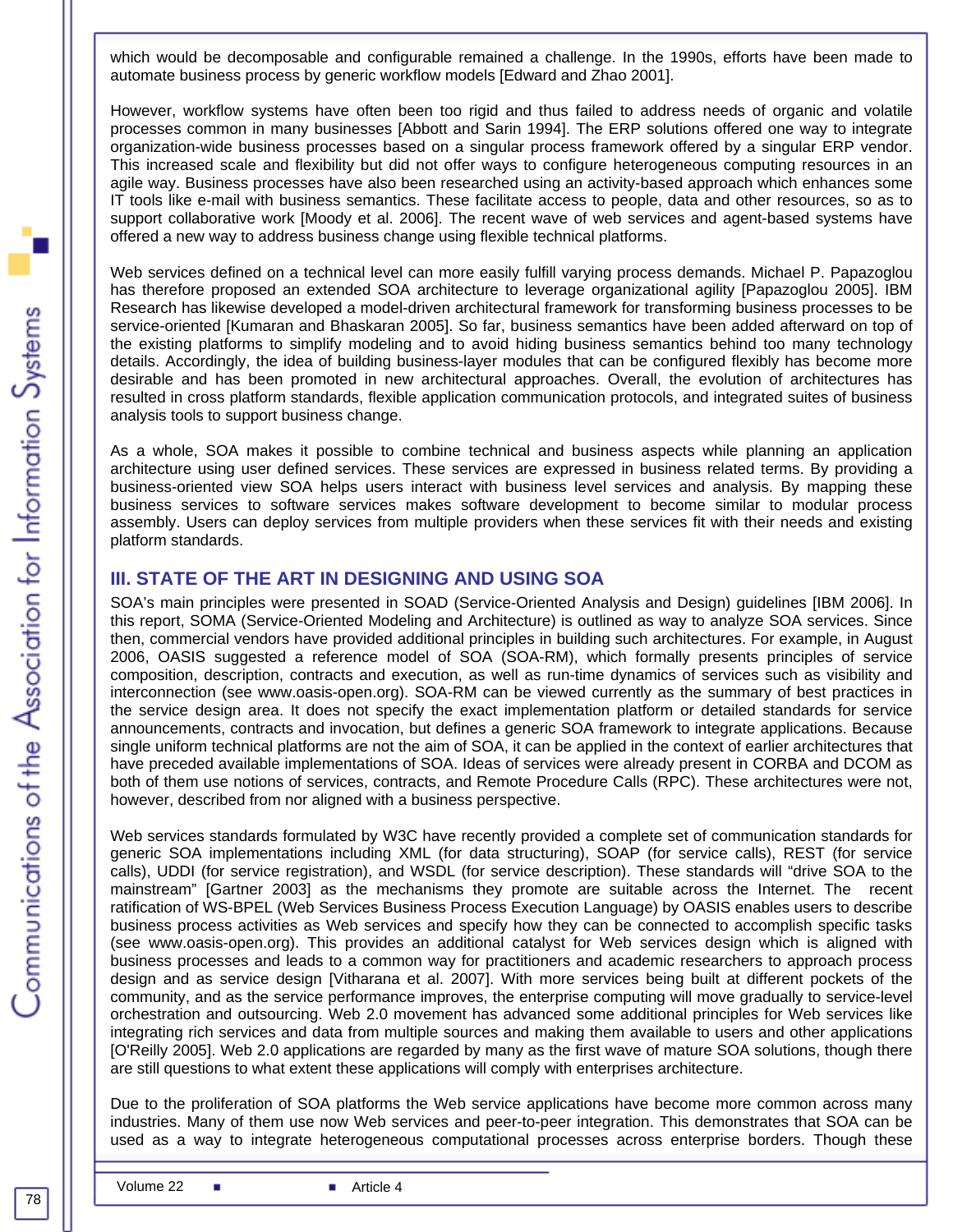applications have brought increased business value, they have been mostly used for singular and narrow business cases without a strict compliance to enterprise architectures. In fact, very few implementations have taken place so far in the context of an overall enterprise wide SOA strategy [Wainewright 2003], though over 60 percent of enterprises since 2005 have begun their SOA projects, or are currently considering to adopt SOA as a means to integrate their applications and provide new services to their customers or partners [Baroudi and Halper 2006]. At the same time, nearly half of the organizations which have applied SOA remain dissatisfied. The reasons are multiple: the lack of planning and clear business case, lack of understanding of what services are available, the lack of governance, and the lack of standards. Moreover, building generic software services that are suitable for many situations cost more to build than building special purpose services and are thus difficult to justify financially. Though savings during reuse can reach 90 percent of the estimated delivery cost, the ROI of SOA is determined by the reuse frequency for each service over a set of services, which is difficult to anticipate [Poulin and Himler 2007]. Despite this some estimates suggest that around 2010 SOA will become a mainstream practice and will end the 40 years domination of monolithic software architectures [Gartner 2003]. This is largely based on optimistic interpretations of how reuse will be supported and enhanced in SOA through principles of service reusability and loose coupling.

#### **Reuse of Services in SOA**

SOA suggests that reuse of services will develop significantly, as reuse will be located onto the highest level systematic reuse—in the hierarchy of reuse policies:

- 1. *Component reuse*. This kind of reuse emphasizes reuse at code level. It offers a wide range reuse methods, including component-based design, object-oriented methods, agent-based systems etc. [Brazier et al. 2002] A common trait among these technologies is that the reusable code is encapsulated into independent modules, and the reuse occurs through procedure calls, references to shared parameters, or by inheritance. All these make the reusable components substitutable, which can be assembled together.
- 2. *Context reuse*. This kind of reuse has been more successful and involves reuse technologies such as middleware, infrastructure, frameworks etc. These approaches put an emphasis on services and capabilities. The reuse is realized by applying multipurpose assets like architectures, patterns, components, and frameworks. The framework affects software organization and capabilities, and reduces development time and cost while improving software quality [Schmidt 1999; Biddle et al. 2003].
- 3. *Systematic reuse*. Systematic reuse is carried out at the *business level*, so that services across enterprise can be shared as to assemble business processes which adapt to business change. These reuse units are call *services,* which have a clear business meaning and explicit functional boundary. Moreover, these services can be loosely coupled, and therefore suitable for scaling up and handling change.

The reuse of services in service-oriented software has a natural extension to outsourcing of services. Computing and storage resource leases have now become standard due to associated economies of scale and scope. Google's offering of e-mail or office services is a case in point. For many enterprises challenges associated with the increased need for agility software service leasing will be the next natural step (software as service). With the development of grid computing services reuse will become a natural way to outsource and compose complex applications. Since services in SOA are loosely coupled and distributed, the following two aspects will be crucial in effective SOA application delivery: reusability and consumability.

Reusability is expected from most software services. The services cannot be implemented only to meet a narrow situation but also to address multiple service situations. One increasingly popular development approach is to code first what the user needs currently, but then when new extraneous functionality is needed to continually streamline and re-package the code until it is general enough to handle multiple business cases. Yet, the basic idea of service reusability does not guarantee that reuse can be automatically achieved. Service consumability must also go up. This is about mechanisms that enable application builders to properly recognize, identify, and access reusable services. To increase consumability, software developers need frameworks and associated search and integration tools by which services can be integrated across all stages of a system lifecycle. For example, WSDL specifications, service models, and tools related to service configurations and orchestration have become critical for promoting consumability.

As noted SOA relates closely to the need to support and implement flexibly enterprise level processes. Therefore, reusable services must make sense from a business perspective. Yet, a service meeting multiple business needs and a framework to connect and re-configure services are not enough. For effective deployment of SOA applications, a fundamental challenge is to determine an economic level of granularity for reuse: how fine or coarse should a service be, and how to combine atomic services into molecular services, and then integrate them into business models and processes. This should be done simultaneously in ways which does not lead to too rigid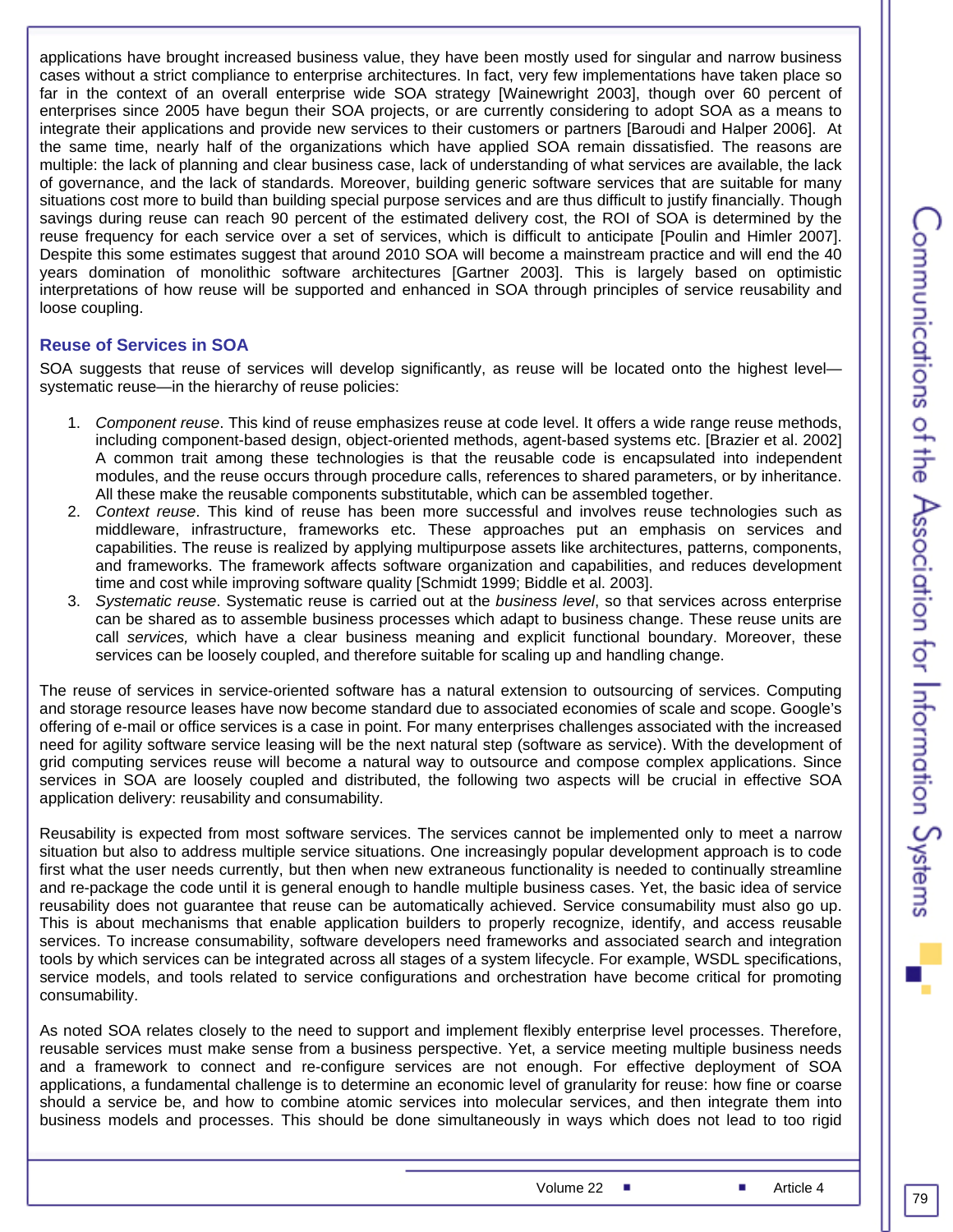hierarchical systems. However, there is currently very little work on the economics of service encapsulation and implications of different principles of granularity for effective service composition and reuse.

#### **Loosely Coupled Services**

"Loosely coupled" is a systemic feature of SOA, which is assumed in almost all definitions of SOA. Critical properties of loosely coupled systems at the architecture level have been investigated for years. For example J2EE, .NET both played an important role in building alterative architectures for loosely coupled software systems. In all these only behaviors of services are specified in their external descriptions, whereas internal service implementations are treated as "black boxes." Thus, a "loosely coupled" service should be called remotely without critically affecting the overall architecture, state or behavior of the system. In addition, these behaviors are "loosely coupled" during the service orchestration while composing and running the application through middleware software brokers. Yet, what one means by this loose coupling in practice is not always clear. As specified in the SOA definition, a SOA application seeks to deploy distributed services across the whole Internet. In order to do so one needs three types of agents to operate effectively in specified roles (not just software components): 1) service providers; 2) application developers; and 3) service brokers. In addition, each of them operates in an uncertain and dynamic environment as each service can be reused by a number of customers in different ways. Likewise, application builders must have the capability of recognizing, contracting and interoperating services, even though all properties of these services are not known at the time of the application composition, which raises the issues of trust, responsibility and liability.

One purpose of "loose coupling" is to achieve flexibility: loosely coupled systems assume internal integrity of components and seek to apply these components in interoperable and flexible ways. This demands that business processes can be decomposed into separate (software) services, which can be then flexibly combined. In addition, SOA allows connect services across companies and service deployment is not confined to internal assets. The links that services allow are of many sorts: company-to-company, activity-to-activity, agent-to-agent, or person-to-person. Thus, each individual service can be plugged into the business process which makes the business process change more flexible, enabling new types of collaborations between businesses [Haugen 2000].

So far only a few loosely coupled systems as defined in the SOA standards have been built. This is partly because the increased complexity of functions and behaviors of service components has not been addressed adequately in current platforms, and partly because the traditional idea of reusable components has a different granularity and composition logic. SOA strives for loosely coupled business systems and thus involves a different level of granularity. Basically, it echoes the shift toward loosely coupled industrial organization, which needs to be supported by adequate and flexible IT capabilities [Sharp and Ryan 2005]. Therefore, a loosely coupled system in SOA has the following features:

- 1. *Business orientation*. SOA seeks to make services easier to deploy from a business perspective. When business functions are implemented as services, the linkages between functions can be verified by business logic, and by the information transferred between business activities. So business orientation is not only demanded but is regarded as the only feasible way to build loosely coupled systems.
- 2. *Various abstraction levels*. Services on the same abstraction level are more convenient to integrate. Universal communication methods can be used to achieve interoperability. Unfortunately, with heterogeneous processes and applications, services with different granularities exist. Therefore the goal should be to define each service within a clear application level discipline and have its interfaces defined only at a certain level. This demands that a hierarchical information model must be built of the whole enterprise—a goal which has remained elusive.
- 3. *Explicit boundary definition*. Clearly defined services should have explicit boundaries so that their function, data creation and utilities are limited and have a well defined scope. This makes service implementation easier whereby necessary service references can be more clearly described.
- 4. *Service autonomy*. In SOA, a loosely coupled system requires that distributed services are autonomous and seen to act as black boxes. They should not be affected by other services. This makes interactions between services totally dependent on references that are acquired through explicitly defined interfaces.

These four loose couplings illustrate applicable rules of service recognition and modeling in service-oriented systems. "Business orientation" describes a service from an application layer and specifies its objectives and functions. "Abstraction levels" demonstrate the hierarchical heterogeneity of services, which mirror multiple information processing levels in enterprises. "Explicit boundary definition" describes the component based feature of SOA and illustrates the separability of business processes and functions. "Service autonomy" describes business transactions as elements in business processes. Thus, these features allow viewing a business process as a multilevel information processing task made up of a series of independent services that have clear business semantics. Services fulfilling these requirements help orchestrating services in a SOA application.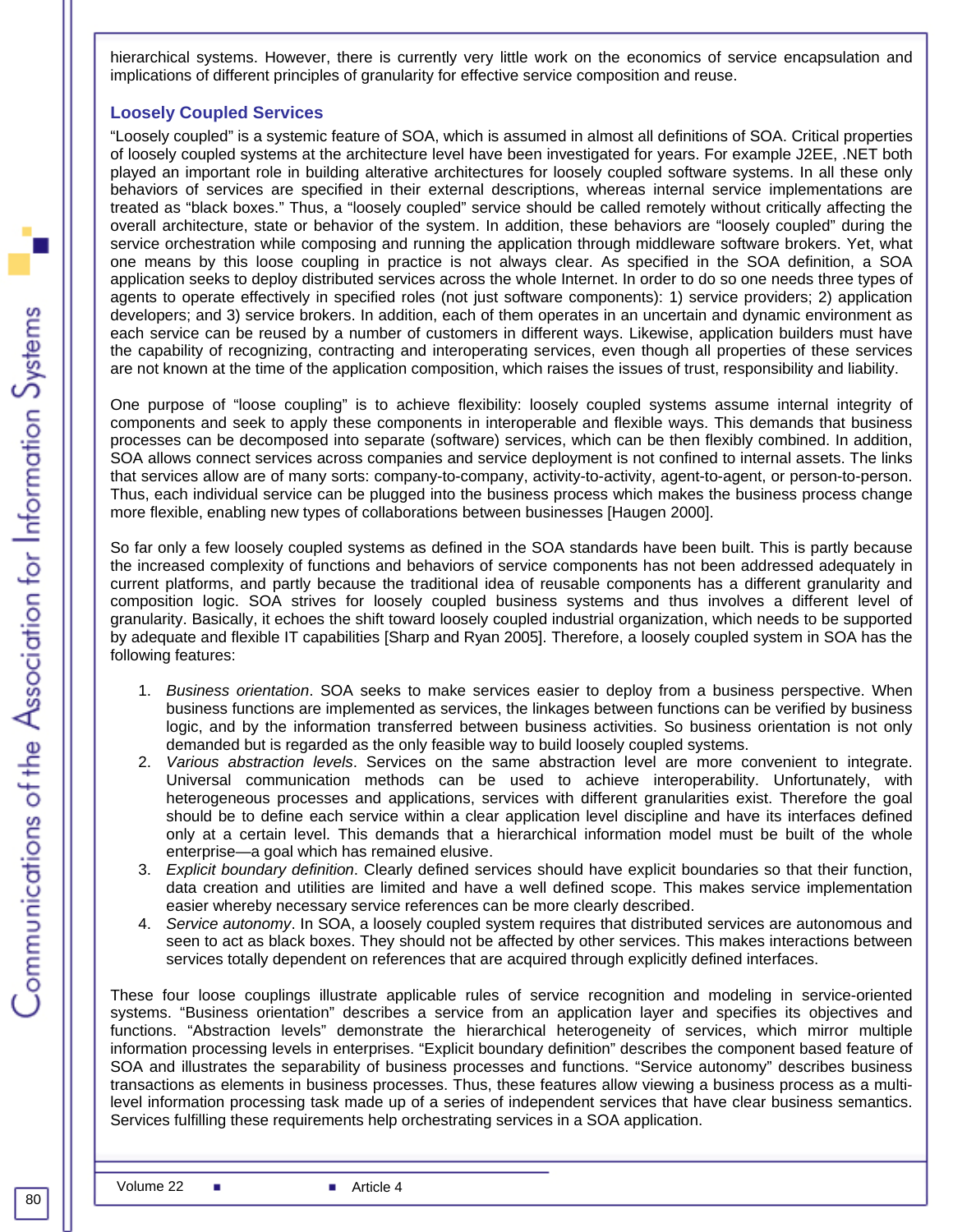#### **IV. DESIGN PRINCIPLES OF SOA**

#### **Generic Design Goals**

We will next describe the five goals of SOA application design which can be achieved by a disciplined application of the principles of systematic reuse and loose couplings [Vinoski 2002; Actional 2005]:

- 1. *Increased agility.* This is a main reason for enterprise managers to use SOA as they need to deal with fast business change. They hope to solve this just by investing in SOA capabilities.
- 2. *Heterogeneous and flexible outsourcing*. IT capabilities and services can be identified and sourced from multiple sources, and in flexible ways. This type of outsourcing will not only reduce the development cost, but will also reduce delay, and dramatically accelerate implementation.
- 3. *Protecting investments*. Many enterprises have invested in large legacy systems for decades. Therefore any decision to introduce a new system architecture should consider the reuse of current assets.
- 4. *Scaling up for building truly enterprise-wide applications*. The loosely coupling makes increasingly flexible design possible. Enterprises can choose to design and implement suitable and profitable processes and capabilities across the enterprise, while not needing to worry about the integrity of the whole suite of enterprise applications.
- 5. *Improving sustainability*. The rapid progress of IT shortens the life cycle of systems. SOA can make systems and their implementations more sustainable.

In the history of system design there is hardly anything new in these design aims, but SOA environments add new elements to them, which makes SOA promising in fulfilling these design aims. The only new feature of SOA seems to be its open-ended and loosely coupled nature and business-orientation. Yet, the latter is omitted in most discussions, which demonstrates that SOA is widely still viewed as a technical approach rather than a business integration mechanism. The design principles of SOA can be accordingly classified into three categories of system, service and business design features:

System features

- 1) Independence from technical platform
- 2) Loose coupling
- 3) Reusability
- 4) Interoperability

Service features:

- 5) Encapsulation
- 6) Autonomy
- 7) Deceivability
- 8) Contract

Business design features:

- 9) Services carry business semantics that can be understood by business people;
- 10) Services have the ability to be composed as a business process; and
- 11) Services are defined from the view point of enterprise integration.

#### **SOA Design Methodologies**

Methodologies play an important role in putting any design principles to enterprise-wide use. Though many uncertainties prevail in how to implement SOA principles, several applications of SOA have garnered guidelines of how to plan with and by SOA, how to extract services from business functions, and how to make SOA principles operational. For example, SOMA (Service-Oriented Modeling and Analysis) addresses SOA analysis and design by focusing on how to identify, specify, and realize services. SOMA adopts two approaches in analyzing the service architecture: One is top-down, in which the business processes are analyzed to make them compliant with the enterprise architecture. This approach analyzes business processes, and then decomposes processes into subprocesses and tasks and thus builds a business perspective of services and applications. The other is bottom-up approach, which seeks to find useful services to complement the top-down analysis and to wrap legacy system into services as to protect investments [Lawler and Howell-Barber 2007].

OASIS emphasizes decomposition of business areas and interactions between them. The OASIS SOA Adoption Blueprint defines a service decomposition approach and provides a notation to present services that is similar to UML Use cases. The OASIS approach starts at a functional level and examines key functional business areas (see www.oasis-open.org).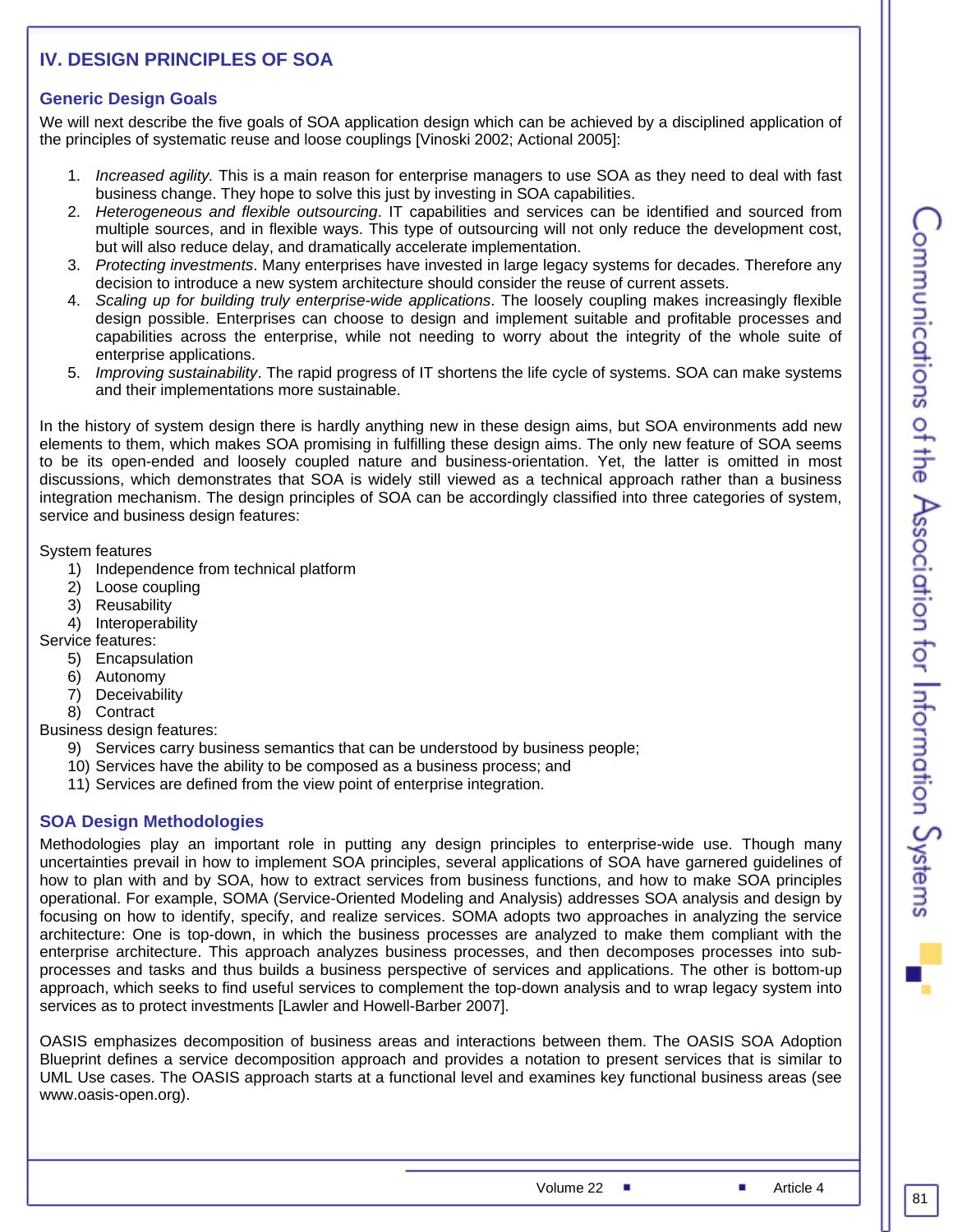Amazon's event-driven method is an example of a design method that emerged from practical needs. Amazon's strategy is somewhat a hybrid. Software designers are responsible for the recognition of services that will improve customers' satisfaction. They must also design services and make them useful and available for others. Amazon has developed many services in this way and seems to have succeeded in composing services in systematic ways [Vogels 2005].

Another concern is whether to build SOA applications as a monolithic system and use all services within an single enterprise or whether to use SOA services to serve external customers and collaborators. This implies a decision: whether to develop all services by oneself, or whether to outsource some of them. Different goals affect also the platform selection: how interfaces and connections of services are described and implemented, and the overall implementation strategy. Some large vendors like IBM have emphasized outsourcing [IBM 2001]. In contrast, OASIS does not mention whether these services should be self-designed or outsourced, while Amazon limits their services to their own services [Vogels 2005]. If we consider the globalization and demands for the agility, it is obvious that outsourcing will become essential for system building in future. This will bring a new aspect to IS design and raise more interests to developing SOA methodologies that recognize design of public methods and services, how to present varying user interfaces, and how to embody interoperable features, and address platform independence during design time [Yourdon 2004].

#### **V. SOA PLATFORMS**

SOA is not bound to any specific platform. There is, however, a need for relatively complete and fixed serviceoriented features in any platform, if it is expected to play an important role in the application of SOA. Organizations need frameworks implemented in platforms that embody SOA principles and which help integrate, identify and configure distributed services. A platform that has these functions will be called a SOA platform.

#### **Web Service**

Web service is the most popular technical architecture applied in SOA, among which the most popular and commercially successful platform is SOAP messaging protocol. In SOAP Web service invocations must be carried that are compliant to SOAP messaging standard. Services are described in a service description standard called WSDL. Since SOAP allows multiple message exchange patterns such as request-and-response, broadcasting and sophisticated message correlations, it can be used to integrate almost all kinds of legacy system from different vendors (see www.w3.org).

SOAP protocol is an example of Remote Procedure Call (RPC) paradigm. When a RPC message is coded into a SOAP message, it provides a tunnel for message transfer between services. This type of RPCs is specific, and can not be reused in other implementations. So SOAP alone is seldom viewed as a SOA framework.

Another set of Web services can be obtained through the application of REST. REST web services are light weight and require little infrastructural investments besides standard HTTP and XML technologies, which are now well supported by most programming platforms[He, 2003]. REST web services are simple and effective, because HTTP is the most widely available service interface protocol, and it is good enough for most applications. HTTP does not need introducing an additional transport layer like SOAP, and in many cases it provides simple transport of messages.

#### **CORBA/DCOM**

CORBA(Common Object Request Broker Architecture) forms a standard architecture for distributed object-oriented systems. It allows a distributed, heterogeneous organization of distributed objects to interoperate. In CORBA architecture, an Object Request Broker implements the requests to apply services of a remote object. It locates the remote object on the network, communicates the request to the object, waits for the results and, when available, communicates the results back to the client. IDL (Interface Definition Language) provides the specification of object interfaces, and makes ORB an open architecture for integrating software components. IDL can be used to wrap existing code as objects in ORB. It demonstrates two important features of scalability and agility. The distribution of objects makes it easy to reuse objects, provided that the objects are well defined for business activities [Vinoski 1997]. So CORBA is technically a SOA architecture but needs business oriented analysis for distributed object design.

DCOM (Distributed Component Object Model) enables software components to communicate and has been used by developers to create reusable software components. It takes advantages of Windows object services. It uses a similar technology as SOA. Recently, DCOM has been replaced by .NET technology. Microsoft also provides SOAP Web service on .NET and it is suitable as service oriented architecture (see www.oasis-open.org).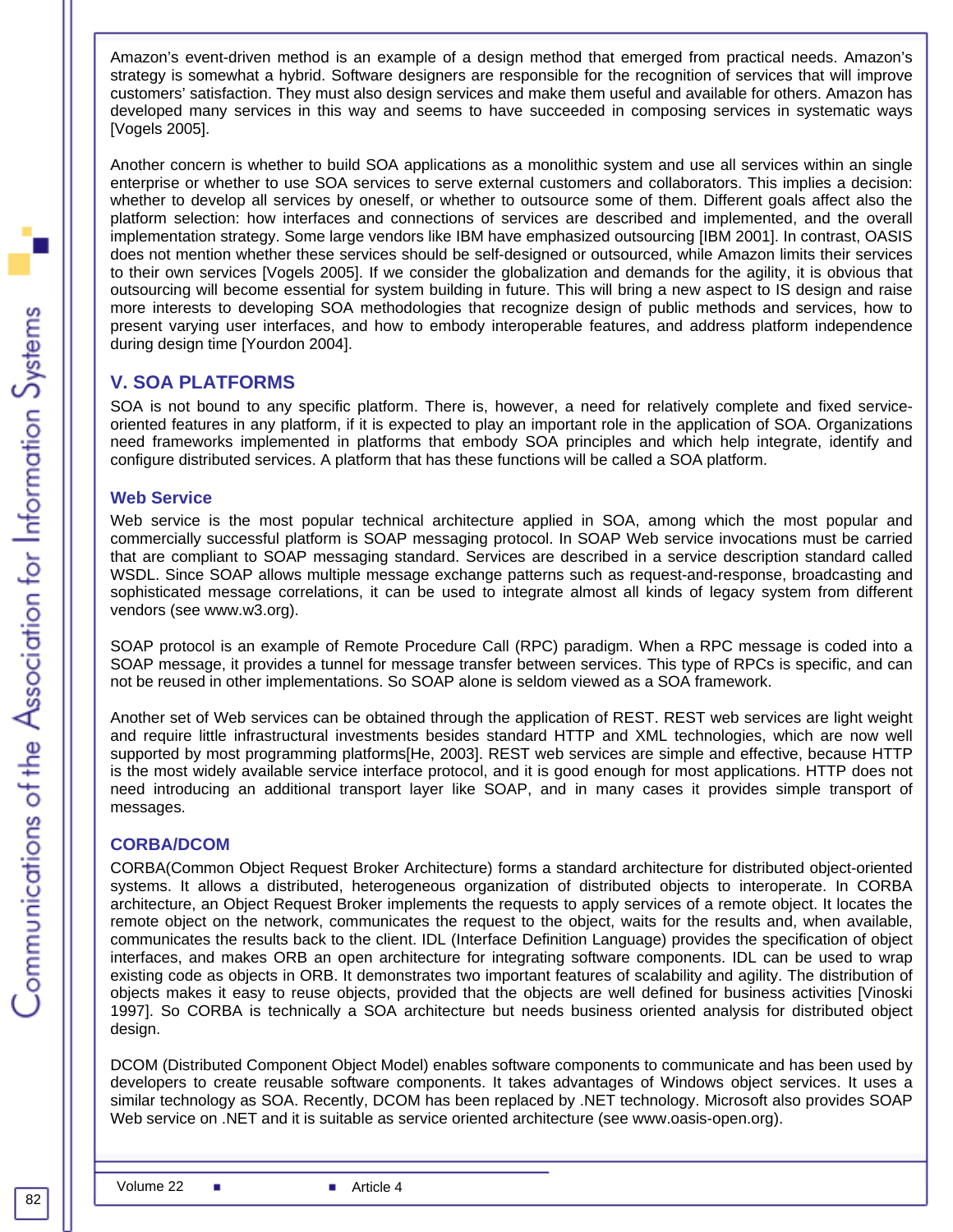#### **SOA Development Tools**

Some analysis and software design tools based on UML standard such as Rational Rose and Sphere modeler are widely used in the analysis of processes [Channabasavaiah et al. 2003]. However, practitioners would rather use a tool that offers a modeling environment to represent communications between services, management of services, and scheduling of services. Thereby an application system can be developed more rapidly. One example is Vinci, an architecture for building Web applications [Agrawal et al. 2002]. Likewise, Nimrod/G is a tool for resource management and scheduling in global computation grid [Buyya et al. 2000]. IONA and Eclipse are now working on a SOA Tools Platform (STP), which aims at building frameworks and extensible tools that enable the design, configuration, assembly, deployment, monitoring, and management of software services (see configuration, assembly, deployment, monitoring, and management of software services (see http://www.eclipse.org/stp). With the increased use of SOA in enterprise wide system projects, we can expect that vendors will provide advanced tools for rapid construction of applications and services for specific industries, processes or capabilities.

#### **VI. CHALLENGES AND FUTURE RESEARCHES**

SOA is not only a new technology to build information systems, but also a new computing architecture that can help to organize and integrate distributed computing resources. Since SOA is built on the open access in Internet, loose coupling, reuse and relies on distributed services, it will inevitably lead to new families of applications. The future systems compliant to SOA architecture will have new additional features as: (1) resources are organized and used based on social roles and responsibilities; (2) services will be the basic reuse unit; (3) services are distributed across the Internet; and, (4) Services are organized closely related to business logic. Despite steady advances in satisfying these requirements there remain several challenges confronting a wide scale SOA application. This demonstrates the current relatively immature level of its evolution. The following problems are observed widely in current research in SOA:

- 1. *Mechanisms for deploying reuse and loose coupling of services within regional or global area*. These include mechanisms for finding, sharing, negotiating, and interacting among services providers and system builders etc. Specific problems related to SOA include its security, interoperability and dynamic manipulation of data, etc. For example, UDDI has been extended in various Web Service applications [McIlraith and Martin 2003]. Efforts have been made to ratify Web services standards such as UDDI v2 and BPEL into OASIS standards, which will become helpful in service publication and business process description. ebXML is also used to share business-to-business information and security policies (see www.oasis-open.org). However, there are multiple platforms and tools to build SOA systems. Thus, more general standards and mechanisms for coordinating services from all kinds of platforms are needed and uniform description standards should be agreed and enforced to make SOA truly applicable across platforms.
- 2. *New design methodologies for loosely coupled systems*. Though information systems change over time from bottom up, most systems assume hierarchical designs. No theoretical and effective decompositions of processes according to the nature of information flow is currently available. Current research has offered some important results on design principles for service and operation designs [David and Artus 2006], but they still use similar methodologies as OOD or CBD, which are not closely related to business semantics. Global distributed service reuse can be viewed as a new type of business between partners. Accordingly, services supporting different business tasks should be built with different granularities. It is essential to establish a commonly accepted specifications of business levels and granularities, so as to specify what levels in a business system can and need to be designed as services [Bumer 2007].
- 3. *SOA platforms and design tools.* Building service-oriented architecture involves the analysis of enterprise architectures, the overall architecture of SOA, business process recognition, service recognition, service design and implementation, and maintenance. Current platforms focus on technical aspects, and leave a lot for application builders. For example, how to transform business functions into services? Current research is trying to more closely link SOA design with business development as supported by platforms such as IBM's WebSphere [Lv et al. 2007; Georgiev et al. 2007]. These would help build new features suitable for business-oriented services into SOA platforms. The other direction is to provide modeling tools that can decompose processes into services, help evaluate the design results and simulate process redesigns. These would help simulate service interoperations, manipulation of data, interfaces between services and evaluate performance and non-functional features like security and reliability [Afshar et al. 2005].
- 4. *Economic and organizational challenges in deploying SOA*. Understanding the economics of the new services is crucial. To meet the strategic needs of fast changing enterprises, costs and benefits of using distributed services should be carefully considered as a motivation to build SOA systems. Organizational changes will involve an implementation risk in adopting SOA. As services become distributed and are possessed and monitored by autonomous and distributed owners, reliability, trust and liability and constant performance evaluation will become more critical and complex when compared with traditional monolithic systems [William 2003].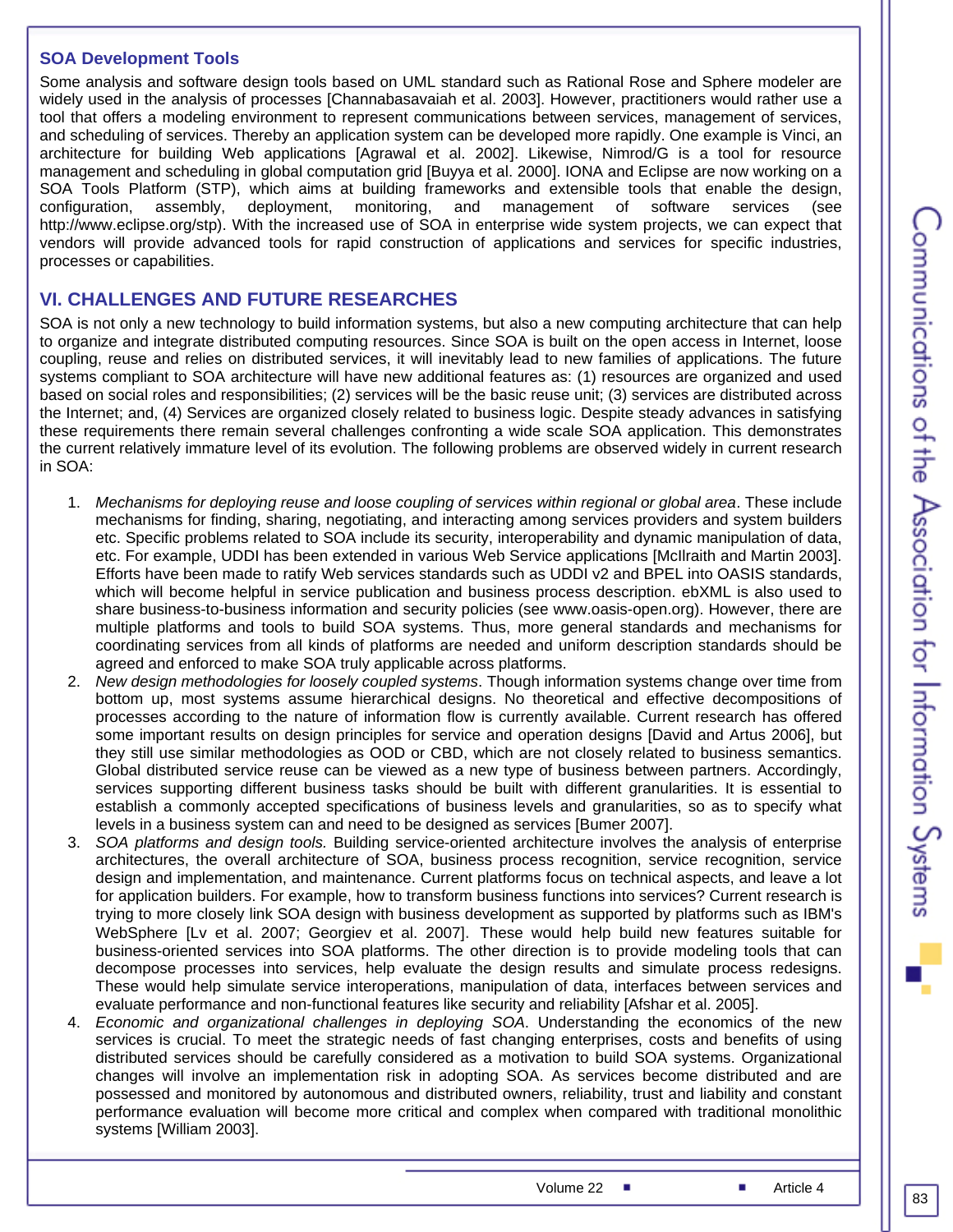5. *Domain ontologies aligned with service-oriented process design.* Generally, information systems are domain specific and need domain specific standards to facilitate service planning, interface design, service description and publication. Thus, business domain ontologies are crucial for the interoperability and wide scale adoption of SOA [Vitharana et al. 2007]. Though many studies have been carried out about domain ontologies and progress has been made in some areas like healthcare [Bell et al. 2007], a lot remains to be done. The standardization of domain specifications will lend SOA both with autonomy and compatibility. This will be the trend for adopting SOA in different industries, and, if successful, it will eventually make SOA a means to orchestrate different services complying with industry level service and ontology standards. Future research should therefore examine the increased agility and performance permitted by standardized architectures using shared domain ontologies.

#### **VII. CONCLUSION**

Current applications of SOA are far more advanced than current research and theory in their respective fields. As SOA applications have been developed in multiple industries, they are not only limited by software platforms, but also lack of a sound theoretical basis. As SOA was formulated as a general paradigm to orchestrate computational distributed services, many new application patterns are likely to emerge as to fully deploy the potential of SOA. To meet this goal breakthroughs in business process and design theory and orchestration, generic SOA design methods and tools, as well as standardization and implementation strategies to propel economic widespread use of SOA application are sorely needed.

#### **ACKNOWLEDGEMENTS**

The authors gratefully acknowledge the support of NSFC (Grant No.70631003).

#### **REFERENCES**

- Abbott, K. and S. Sarin. (1994). "Experiences with Workflow Management: Issues for the Next Generation," Proceedings of the ACM Conference on Computer supported Cooperative work (CSCW'94), ACM Press, New York,1994, pp.113-120.
- Actional. (2005). White paper: "Implementing a Successful Service-Oriented Architecture Pilot Program," www.actional.com/resources/webinars/SOA-Pilot.
- Afshar, M., B. Nainani, and J. Raj. (2005). "Supporting the Business Process Lifecycle Using Standards-Based Tools," *SOA World Magazine*, http://soa.sys-con.com/author/5212afshar.htm.
- Agrawal, R., R. J. Bayardo Jr., D. Gruhl, and S. Papadimitriou. (2002). "Vinci: A Service-Oriented Architecture for Rapid Development of Web Application," *Computer Networks* 39(2002), PP.523-539.
- Baroudi, C. and Dr. F. Halper. (2006). "Executive Survey: SOA Implementation Satisfaction," November 27, 2006, www.mindreef.com/report.
- Barry, D. K. (2003). *Web Services and Service-Oriented Architectures: The Savvy Manager's Guide*, Morgan Kaufmann Publishers.
- Bell, D., S. de Cesare, N. Iacovelli, M. Lycett, and A. Merico. (2007). "A Framework for Deriving Semantic Web Services," *Information Systems Frontiers* 1(9),pp.69-84.
- Biddle, R., A. Martin, and J. Noble. (2003). "No Name: Just Notes on Software Reuse," *ACM SIGPLAN Notices* 38(12), pp.76-96.

Brazier, F., C. M. Jonker, and J. Treur. (2002). "Principles of Component-Based Design of Intelligent Agents," *Data & Knowledge Engineering* 1(41), pp.1-27.

- Burner, M. (2007). "Service Orientation and Its Role in Your Connected Systems Strategy," http://msdn2.microsoft.com/en-us/library/ms954826.aspx#srorientwp\_topic1.
- Buyya, R., D. Abramson, and J. Giddy. (2000). "Nimrod/G: An Architecture for a Resource Management and Scheduling System in a Global Computational Grid," Proceedings of The Fourth International Conference/Exhibition on High Performance Computing in the Asia-Pacific Region, vol.1, pp.283-289.
- Channabasavaiah, K., K. Holley and E. Tuggle, Jr. (2003). "Migrating to a Service-Oriented Architecture," *IBM DeveloperWorks,* http://www-128.ibm.com/developerworks/webservices/library/ws-soa-design/.

Couger, J. D. and R. W. Knapp. (1972). *System Analysis Techniques*, John Wiley & Sons.

David, J. and N. Artus. (2006). "SOA Realization: Service Design Principles," *IBM developWorks*, http://www-128.ibm.com/developerworks/webservices/library/ws-soa-design/.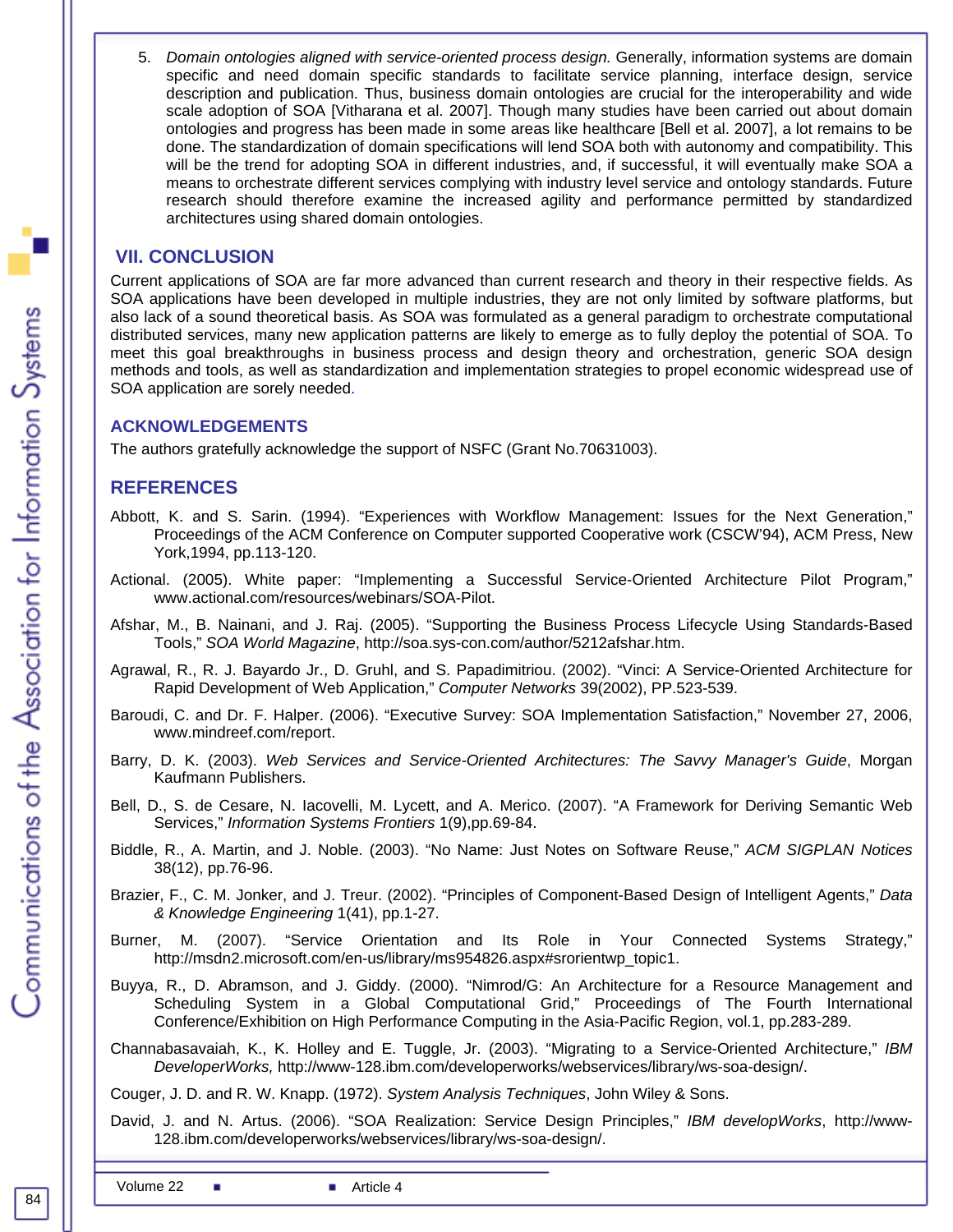- DeCandia, G. et al. (2007). "Dynamo: Amazon's Highly Available Key-Value Store," Proceedings of 21 ACM SIGOPS Symposium on Operating Systems Principles, Stevenson, Washington, USA pp.205-220.
- Edward A. S. and J. L. Zhao. (2001). "Workflow Automation: Overview and Research Issues," *Information Systems Frontiers*,3(3), pp.281-296.
- Erl, T. (2004). *Service-Oriented Architecture: A Field Guide to Integrating XML and Web Services*, Prentice Hall.
- Ferguson, D. and M. Stockton. (2005). "Service-Oriented Architecture: Programming Model and Product Architecture," *IBM Systems Journal* 2005, 4(44), pp.753-780.
- Gartner. (2003). *Java Strategies & Technologies Research Note T-19-6412* M. Driver.
- Georgiev, L., J. Ovtcharova, and I. Georgiev. (2007). "Modelling Web Services for PLM Distributed System,"*International Journal of Product Lifecycle Management* 1(2),pp.30-49.
- Haugen, R. and W. E. Mccarthy. (2000). "REA: A Semantic Model for Internet Supply Chain Collaboration," Proceedings of the Business Objects and Component Design and Implementation Workshop VI: Enterprise Application Integration.
- He, H. (2003). "What Is Service-Oriented Architecture?" http://www.xml.com/pub/a/ws/2003/09/30/soa.html.
- IBM. (2001). "Outsourcing Services: A Powerful Strategic Tool for E-Business," http://www-05.ibm.com/services/be/pdf/so.pdf.
- IBM. (2005). "Service Oriented Architecture," http://www-306.ibm.com/software/solutions/soa/.
- IBM. (2006). "Elements of Service-Oriented Analysis and Design—An Interdisciplinary Modeling Approach for SOA Projects," http://www-128.ibm.com/developerworks/webservices/library/ws-soad1/.
- Jain, H. and B. Reddy. (2004). "Layered Architecture for Assembling Business Applications from Distributed Components," *Journal of Systems Science and Systems Engineering (JSSSE )* 1(13), pp.257-278.
- Jain, H. et al. (2001). "Architecture for Deployment of Distributed Business Components to Assemble E-Commerce Applications," Proceedings of Sixth INFORMS Conference on Information Systems & Technology, Miami Beach, Florida.
- Jain, H., H. Zhao, and N. Chinta. (2004). "A Spanning Tree Based Approach to Identifying Web Services," *International Journal of Web Services Research* 1(1), pp.1-20.
- Jain, H., K. Rothenberger, and M. Sugumaran. (2006). "Flexible Software Component Design Using a Product Platform Approach," *Proceeding of International Conference on Information Systems (ICIS06)* Milwaukee.
- Keen, M. (2004). "Patterns: Implementing an SOA Using an Enterprise Service Bus," *IBM*.
- Krafzig, D., K. Banke, and D. Slama. (2004). *Enterprise SOA: Services-Oriented Architecture Best Practices*, Prentice Hall.
- Kumaran, S. and K. Bhaskaran. (2005). *Business Process Integration. in: Supply Chain Management on Demand: Strategies,Technologies, Applications*, Chae An and Hansjorg Fromm (eds.), Springer-Verlag.
- Lawler,J. P. and H. Howell-Barber. (2007). *Service-Oriented Architecture: SOA Strategy, Methodology, and Technology*, Auerbach Publications, New York.
- Leymann, F., D. Roller, and M. T. Schmidt. (2002). "Web Services and Business Process Management,", *IBM Systems Journal* 2(41),pp.198-226.
- Lv, W., J. Kang, W. Chen, and R. Lei. (2007). "Integration and Application Platform of Service-Oriented Telecom Businesses," *Fourth European Conference on Universal Multiservice Networks (ECUMN'07)*, pp.183-189.
- Mattern, T. and D. Wood. (2006). *Enterprise SOA: Designing IT for Business Innovation*, O'Reilly.
- McIlraith, S. A. and D. L. Martin. (2003. "Bringing Semantics to Web Services," *IEEE Intelligent Systems* 1(18),pp.90-93.
- Moody, P. et al. (2006). "Business Activity Patterns: A New Model for Collaborative Business Applications," *IBM Systems Journal* 4(45), pp.683-694.
- OASIS. (2005). "SOA Reference Model /TC," http://www.oasis-open.org/committees/tc\_home.php?wg\_abbrev=soarm.
- O'Reilly, T. (2005). "What Is Web 2.0? Design Patterns and Business Models for the Next Generation of Software," http://www.oreillynet.com/pub/a/oreilly/tim/news/2005/09/30/what-is-web-20.html.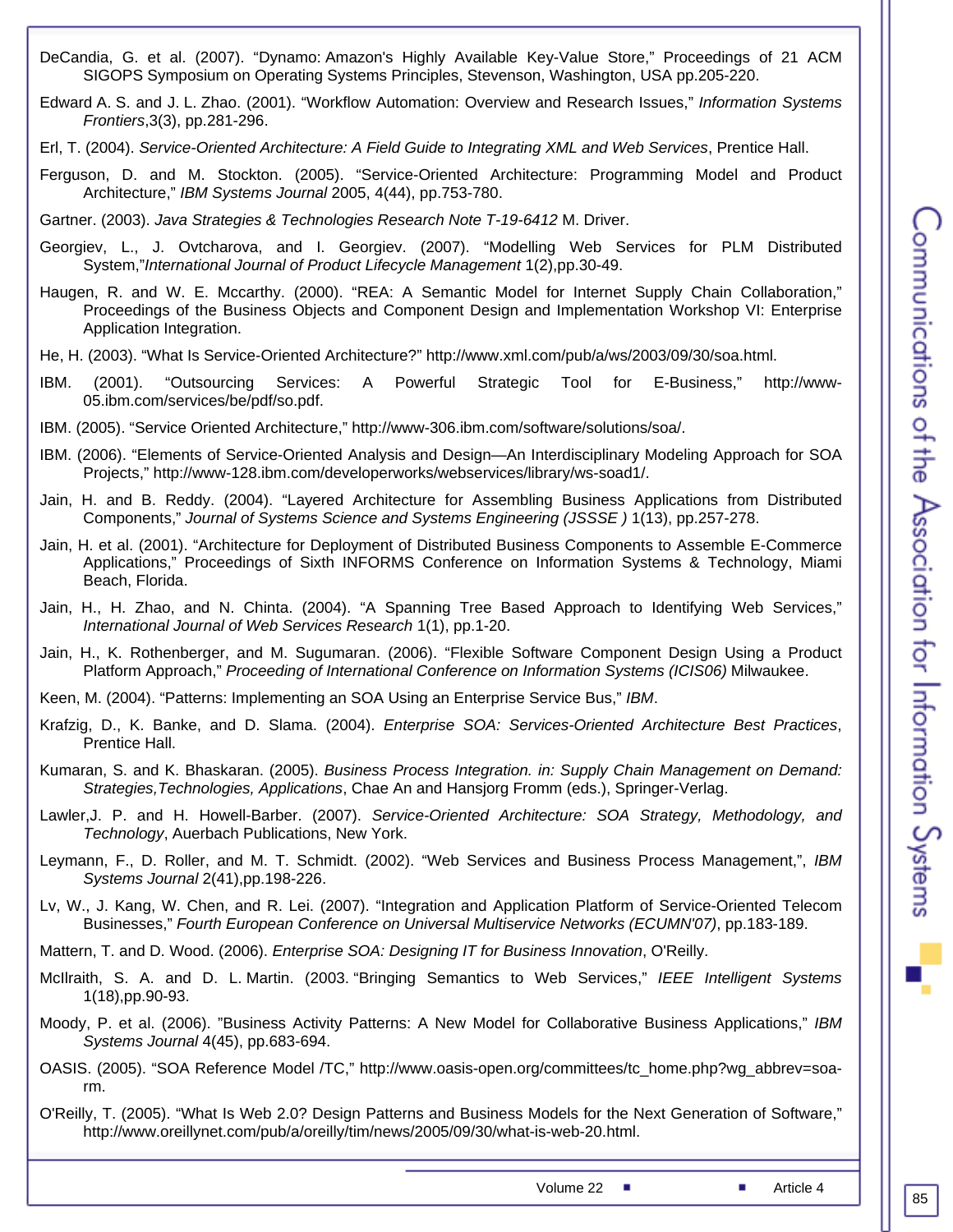Papazoglou, M. P. (2005). "Extending the Service-Oriented Architecture," *Business Integration Journal* February, 2005, pp.17-21.

Peltz, C. (2003). "Web Services Orchestration and Choreography," *Computer,* 10(36), pp.46-52.

Poulin, J. and A. Himler. (2007). "The ROI of SOA Relative to Traditional Component Reuse," www.logiclibrary.com/pdf/wp/ROI\_of\_SOA.pdf.

Schmidt, D. C. (1999). "Why Software Reuse Has Failed and How to Make It Work for You," *The C++ Report*.

- Sharp, J. H. and S. D. Ryan. (2005). "A Review of Component-Based Software Development," *Proceedings of the 26<sup>th</sup> International Conference on Information Systems*, pp.151-161.
- Tsui, F. et al. (2005). "Key Design Elements of a Data Utility for National Bio-surveillance: Event-Driven Architecture, Caching, and Web Service Model," *Proceedings of the 2005 AMIA Annual Symposium,* Washington, DC, pp.739-743.
- Vinoski, S. (1997). "CORBA: Integrating Diverse Applications within Distributed Heterogeneous Environments," *IEEE Communications Magazine* 2(35),pp.46-55.

Vinoski, S. (2002). "Middleware 'Dark Matter,'" *IEEE Internet Computing* 5(6), pp.92- 95.

- Vitharana, P., H. Jain, and F. "Mariam" Zahedi. (2004). "Strategy-Based Design of Reusable Business Components," *IEEE Transactions on Systems, Man and Cybernetics*—*Part C Applications and Reviews* 4(34), pp.460-475.
- Vitharana, P., K. Bhaskaran, H. Jain, H. J. Wang and J. L. Zhao. (2007). "Service-Oriented Enterprises and Architectures: State of the Art and Research Opportunities," *13th Americas Conference on Information Systems(AMCIS2007,* Keystone, Colorado,2007, pp.1-11,
- Vogels, W. (2005). "Amazon.com: E-Commerce at Interplanetary Scale," *[O'Reilly Emerging Technology Conference](http://conferences.oreillynet.com/cs/et2005/view/e_spkr/2023)  [2005](http://conferences.oreillynet.com/cs/et2005/view/e_spkr/2023)*, http://conferences.oreillynet.com.Wainewright, P. (2003). "Tactics, Not Strategy, Drive SOA Adoption,", http://www.looselycoupled.com/stories/2003/tactics-soa-infr0415.html.
- William A. E. (2003). "An Evaluation Framework for Deploying Web Services in the Next Generation Manufacturing Enterprise," *Robotics and Computer-Integrated Manufacturing* 6(9),pp.509-519.
- Xiao, J., Z. Wang and L. Cao. (1993). "An I-CASE System for Automatic Generation of MIS Software— MISG/CASE," *Proceedings of 1993 IEEE Region 10 Conference on Computer, Communication, Control and Power Engineering*, Beijing,1993, pp.407-410.

Yourdon, E. (2004). *Outsource: Competing in the Global Productivity Race,* Prentice Hall.

- Yu, T., Y. Zhang and K. Lin. (2007). "Efficient Algorithms for Web Services Selection with End-to-End QoS Constraints," *ACM Transactions on the Web*, 1(1), Article 6.
- Zdun, U., C. Hentrich, and S. Dustdar. (2007). "Modeling Process-Driven and Service-Oriented Architectures Using Patterns and Pattern Primitives," *ACM Transactions on the Web* 3(1), pp.14-43.

#### **ABOUT THE AUTHORS**

**Minglun Ren** is associate professor of Information Systems at Hefei University of Technology, P.R. China. His work focuses on the use of information technology to support business innovation, decision making, as well as regional information.

**Kalle Lyytinen** is professor of Information systems at the Weatherhead school of management at Case Western Reserve University and an adjunct professor at University of Jyvaskila in Finland. He has published more than 150 academic papers and eight books. He is well known for his research in computer-supported system design and modeling, systems failures and risk assessment, computer supported cooperative work, and the diffusion of complex technologies. He is currently researching the development and management of digital services and the evolution of virtual communities. Kalle is now the editor-in-chief of the *Journal of AIS*.

Copyright © 2008 by the Association for Information Systems. Permission to make digital or hard copies of all or part of this work for personal or classroom use is granted without fee provided that copies are not made or distributed for profit or commercial advantage and that copies bear this notice and full citation on the first page. Copyright for components of this work owned by others than the Association for Information Systems must be honored. Abstracting with credit is permitted. To copy otherwise, to republish, to post on servers, or to redistribute to lists requires prior specific permission and/or fee. Request permission to publish from: AIS Administrative Office, P.O. Box 2712 Atlanta, GA, 30301-2712 Attn: Reprints or via e-mail from [ais@aisnet.org](mailto:ais@gsu.edu)